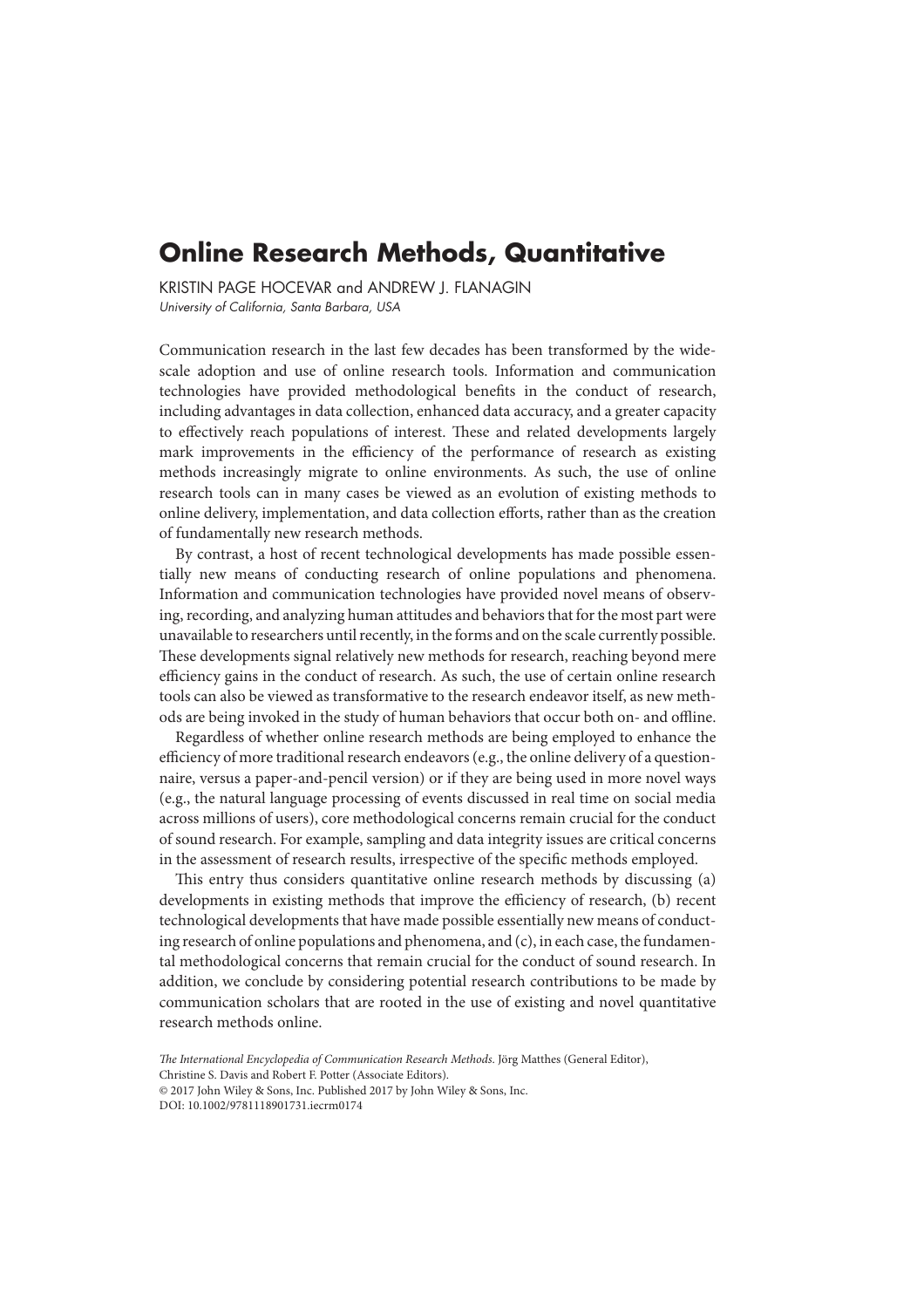#### **Conducting traditional social science research online**

Generally, the opportunity to conduct traditional quantitative social science research online enables more efficient procedures and enhanced data integrity for experiments and surveys, which for the most part share the same methodological concerns when conducted online as offline (Palomares & Flanagin, 2005; Reips, 2002; Reips & Krantz, 2010). For example, mechanized or automated data collection can increase data integrity over manually entered data, and data can be collected quickly and often relatively inexpensively online. Additionally, technology-mediated administration of surveys and experiments can increase design flexibility over offline administration. For example, the enhanced ability to build in skip logic, which allows the researcher to control the questions or treatment that the participant sees depending on desired factors (e.g., answers to prior questions or various experimental conditions) can be useful (Smyth & Pearson, 2011), as can the potential for integration of audio or visual material (Reips & Krantz, 2010). Although many of these features can also be built into experiments or surveys administered electronically offline, use of the Internet can increase ease of access to and data collection from populations of interest to communication scholars.

## **Methodological concerns and traditional quantitative methods**

Among the primary methodological issues that arise when conducting social science research online are concerns about sampling and data integrity. A significant benefit of sampling populations online is that the Internet can afford access to a sample that is more representative of the general population than more frequently used offline populations such as undergraduate students (Hughes, 2012; Reips, 2002; Skitka & Sargis, 2006). Additionally, when the target population of interest in a study is Internet users, online recruitment can often be easier and more efficient than offline recruitment (Mazur, 2010; Reips, 2002). Indeed, there currently exist standing panels of potential study participants through online crowdsourced marketplaces such as Amazon.com's "Mechanical Turk," an Internet platform that enables the recruitment and payment of people to perform tasks requiring human intelligence and discrimination. The use of subjects provided through Mechanical Turk is convenient, inexpensive, and straightforward. Although the representativeness of Mechanical Turk samples has been questioned by many scholars, research suggests that respondents recruited via this tool are slightly more representative of the U.S. population than most convenience samples (Berinsky, Huber, & Lenz, 2012; Buhrmester, Kwang, & Gosling, 2011).

Nonetheless, the use of online samples—including those drawn from Mechanical Turk—can suffer from important methodological violations. For example, online samples are often less representative than many large Internet panels or national probability samples, since online respondents tend to be younger and more liberal (Berinsky et al., 2012; Buhrmester et al., 2011; Skitka & Sargis, 2006). Additionally, a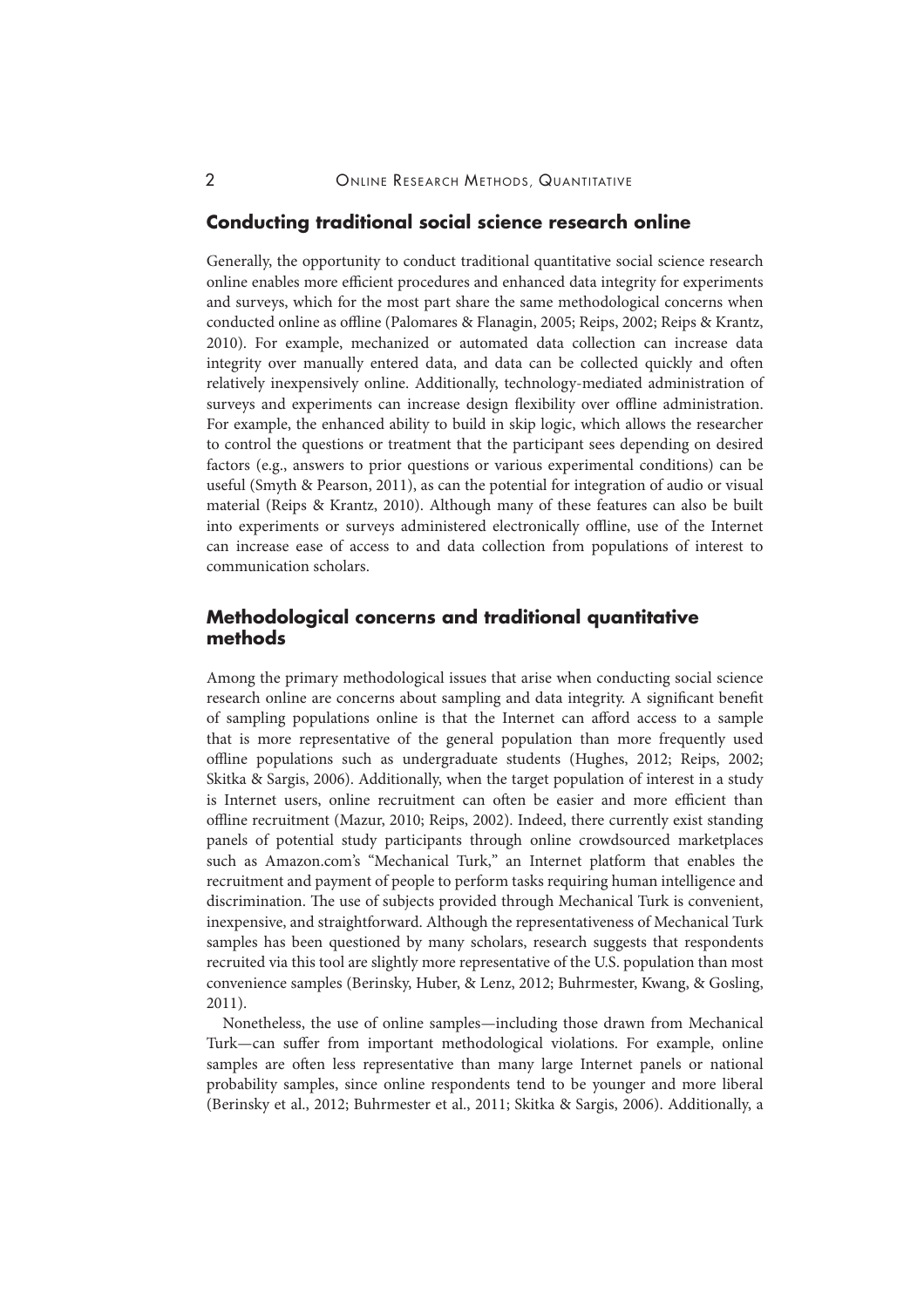greater risk of sampling error can be experienced with Internet studies, since there is no comprehensive list of Internet users from which to draw probability samples (Tuten, 2010). Consequently, calculating response rates can be problematic in online studies (Palomares & Flanagin, 2005), although sampling via methods such as the use of an email address list rather than other online methods (e.g., use of website ads for recruitment) can enable accurate response rate calculations (Smyth & Pearson, 2011).

Core data integrity concerns in both online and offline research include social desirability bias, self-selection, and response rates. Generally, online studies can have a decreased social desirability response bias over offline studies due to increased perceived anonymity and confidentiality (even in studies of interaction) as well as lack of direct, personal contact with researchers (Hughes, 2012; Reips & Krantz, 2010). Self-selection bias can be a problem for online studies because participants may choose to join studies after recruitment by methods such as ads on relevant websites (Scherpenzeel & Bethlehem, 2011). However, undergraduate participation for course credit, which is common in much social science research, may be even less voluntary and more problematic due to its limited representativeness (Palomares & Flanagin, 2005). Finally, response rates to Internet surveys can vary significantly, but are often low (Smyth & Pearson, 2011), although there is little evidence that lower response rates across different modes of survey administration influences the validity of findings (Skitka & Sargis, 2006). In sum, invoking traditional methods of experimental and survey data collection online can benefit researchers in a number of ways as long as these underlying methodological concerns are sufficiently addressed.

# **Novel research affordances of the Internet**

In addition to the efficiencies afforded by the Internet to traditional research methods, novel research capabilities and interests specific to the Internet and the communities it enables have also emerged with increased Internet use. An important set of research opportunities has arisen in parallel with the growth of "Big Data," or technology-driven data that is characterized by high data volume, rapid velocity of communication, and an incredible variety of information forms (see McAfee & Brynjolfsson, 2012). Big Data repositories naturally arise from the tremendous number of individuals using a host of websites, interactive web-based tools, and social media technologies, as people interact and contribute information in these venues. The digital and mobile communication traces that people leave behind, both intentionally (e.g., as people contribute information for public consumption, whether in the form of a Facebook status update or a product review) and inadvertently (e.g., as people's information seeking patterns are captured as they navigate from one location to another or query search engines), have allowed scholars to access a large, diverse, and enduring record of human behaviors, opinions, and interactions.

The Internet has additionally enabled large and geographically diverse communities to form and evolve, allowing scholars to examine the dynamic behaviors and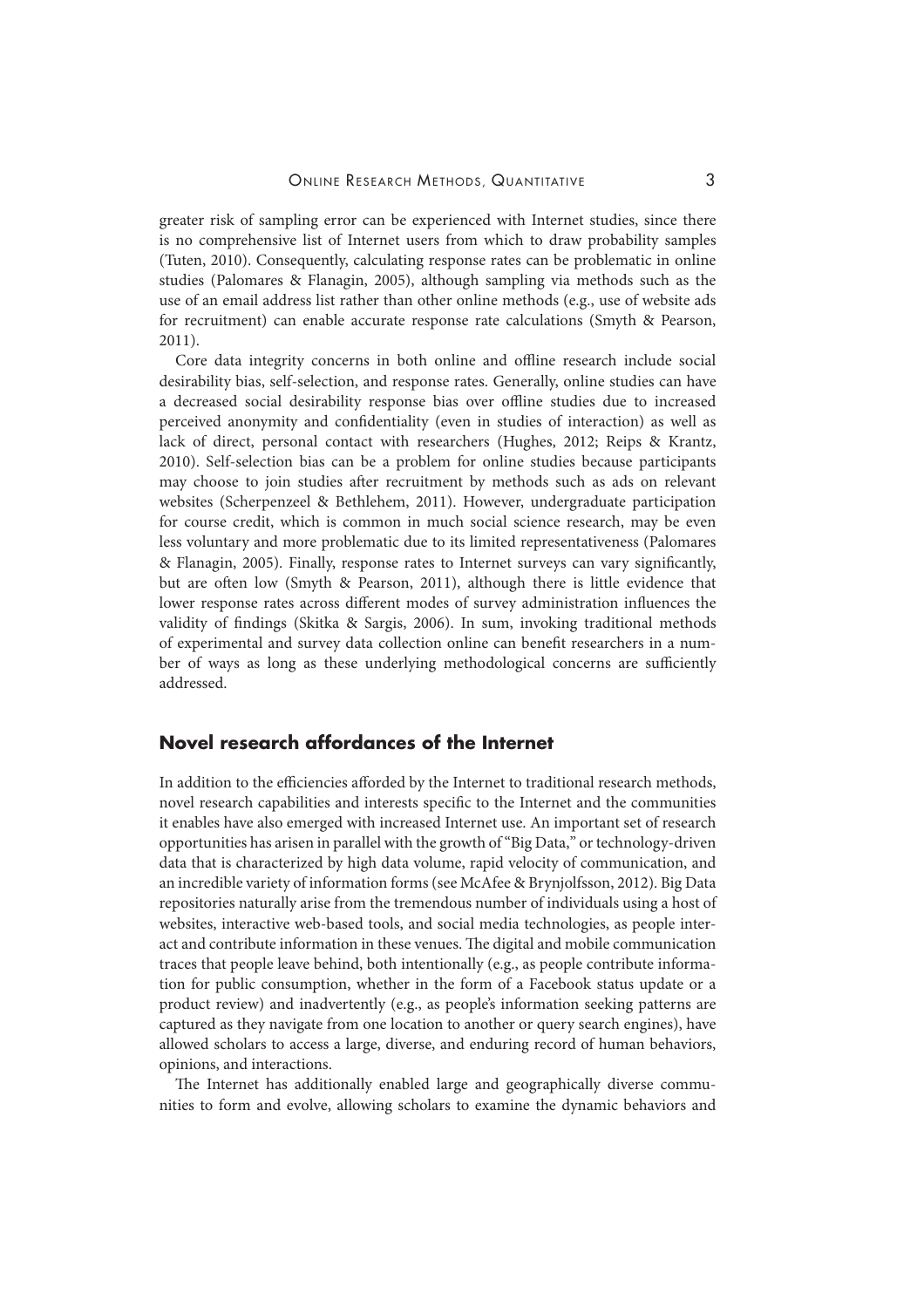communication patterns of very large groups in situ. This has provided opportunities to track the diffusion of communication through large social networks that are difficult to access and observe offline, and has prompted new understanding of network dynamics on a very large scale (Bakshy, Rosenn, Marlow, & Adamic, 2012; Goel, Watts, & Goldstein, 2012; Sobkowicz, Kaschesky, & Bouchard, 2012). The emergence of Big Data and online communities has thus provided tremendous research opportunities that prompt both new variants on traditional methodological concerns of data sampling and integrity, as well as raise some new concerns that are largely specific to these data sources.

### **Methodological concerns and Big Data**

As with more traditional research venues, two of the significant methodological concerns involving Big Data include sampling and data integrity. It can be challenging to apply traditional social science strategies and methods of sampling to Big Data. For example, defining units of analysis can be difficult because online behavioral or communication data can grow rapidly or change over time (Mazur, 2010; McAfee & Brynjolfsson, 2012). Additionally, some scholars have questioned who (i.e., what individuals) or what population is represented by Big Data, suggesting that because researchers lack knowledge about these individuals' characteristics, these data are often more limited in generalizability than conclusions may imply (Hargittai, 2015; Mahrt & Scharkow, 2013).

Although in many cases the proper sampling within these large datasets remains a critical methodological concern, it is also often the case that researchers can now conduct research on a *census* of behaviors or participants rather than a sample of them. Indeed, it is now common to analyze datasets where the number of observations is in the millions (Lin, 2015; McAfee & Brynjolfsson, 2012; Parks, 2014). Regarding data integrity, critical concerns with large datasets collected or observed online include variants of the threats to validity in traditional research (e.g., biases and social desirability effects), such as opinions that might be amplified or masked by the relative anonymity of participants (Wang et al., 2014) and ability to distinguish actual human behaviors from those initiated by bots or other automated response algorithms (Ratkiewicz et al., 2011; Stringhini, Kruegel, & Vigna, 2010), for example.

Many large datasets collected from online sources represent everyday behavior of people in their online environments, thus increasing ecological validity over laboratory experiments when research questions relevant to the online space are being explored (Mahrt & Scharkow, 2013). However, there are unique ethical considerations related to the use of Internet users' communication and behavioral traces. For example, researchers' observation of this behavior as well as collection of Internet users' data can occur without the usual informed consent required for most offline research (Buchanan, 2013; Eynon, Fry, & Schroeder, 2008). Furthermore, even when online interactions or communications are relatively public, Internet users may have varying perceptions of when and what use of their data for research entails a privacy violation.

Finally, because datasets drawn from online sources are often much larger than those traditionally used by social scientists, they sometimes require analytic tools that are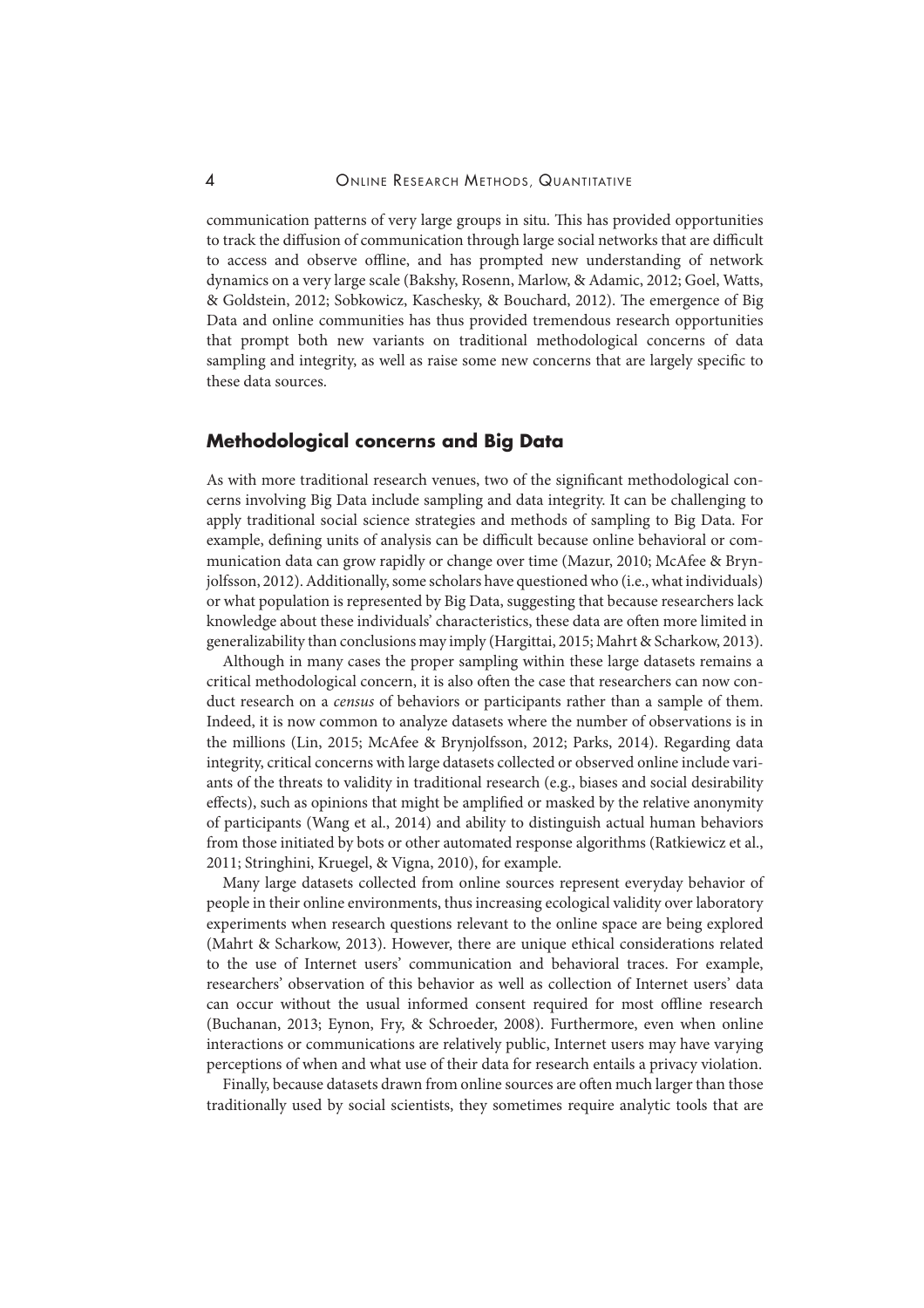relatively novel to communication researchers (Agarwal & Dhar, 2014). While use of new tools to explore these datasets is an exciting future direction for communication research, analysis of particularly large datasets can potentially necessitate a trade-off between reliability and validity and statistical power (White & Breckenridge, 2014). Specifically, while large amounts of data are strong in power, the nature of the data may also limit the questions that social scientists can ask, as well as the measures that can be used in online social research (Mahrt & Scharkow, 2013). Thus, communication scholars and other social scientists can add to the study of Big Data by continuing to ask theory-driven research questions and by carefully considering the measures used to answer these questions.

## **Future directions: What communication scholars can contribute**

The research affordances of new technology—including the availability of Big Data—provide communication scholars with a number of relatively novel research opportunities in scope and scale (see Parks, 2014). Indeed, there is currently a shift in the nature of communication research for those scholars interested in studying the online space, or in studying offline phenomena as informed by data available online. The growth of Big Data has increased the need for social scientists to be able to understand and apply computational or computer science techniques to social data (Welser, Smith, Fisher, & Gleave, 2008). To this increase in technical methods of studying online communities and interactions, communication scholars can bring their expertise in and theory-driven questions about the core of what is communicated and shared online, as well as their techniques for understanding human interaction and association.

For example, modeling of online communication networks is a growing and varied area of research that allows for both prediction of online behavior (e.g., Sobkowicz et al., 2012) as well as understanding of information diffusion through online social networks. Researchers in this area have examined the propagation of information via strong and weak social network ties (Bakshy et al., 2012), as well as the size and structure of online information cascades (Goel et al., 2012). However, the relationships indicated by these models of large amounts of online communications may be very different if the content of the communication between nodes is examined versus what might be assumed based solely on the structure of ties. For instance, some scholars question the extent to which online social network links between individuals are a valid indicator of interaction (e.g., Wilson, Boe, Sala, Puttaswamy, & Zhao, 2009). Studying the content of communication between these links would help scholars not only understand when network links do represent interaction, but also the nature of those interactions.

Indeed, a significant *dis*advantage of contemporary interest in Big Data is that it sometimes can remove scholars further from the content of the communication inherent in much online data, as well as the social scientific theories that inform human understanding and behaviors (Snijders, Matzat, & Reips, 2012). To redress this shortcoming, communication scholars have the opportunity to bring theory-informed research questions regarding the nature of online communication to help to understand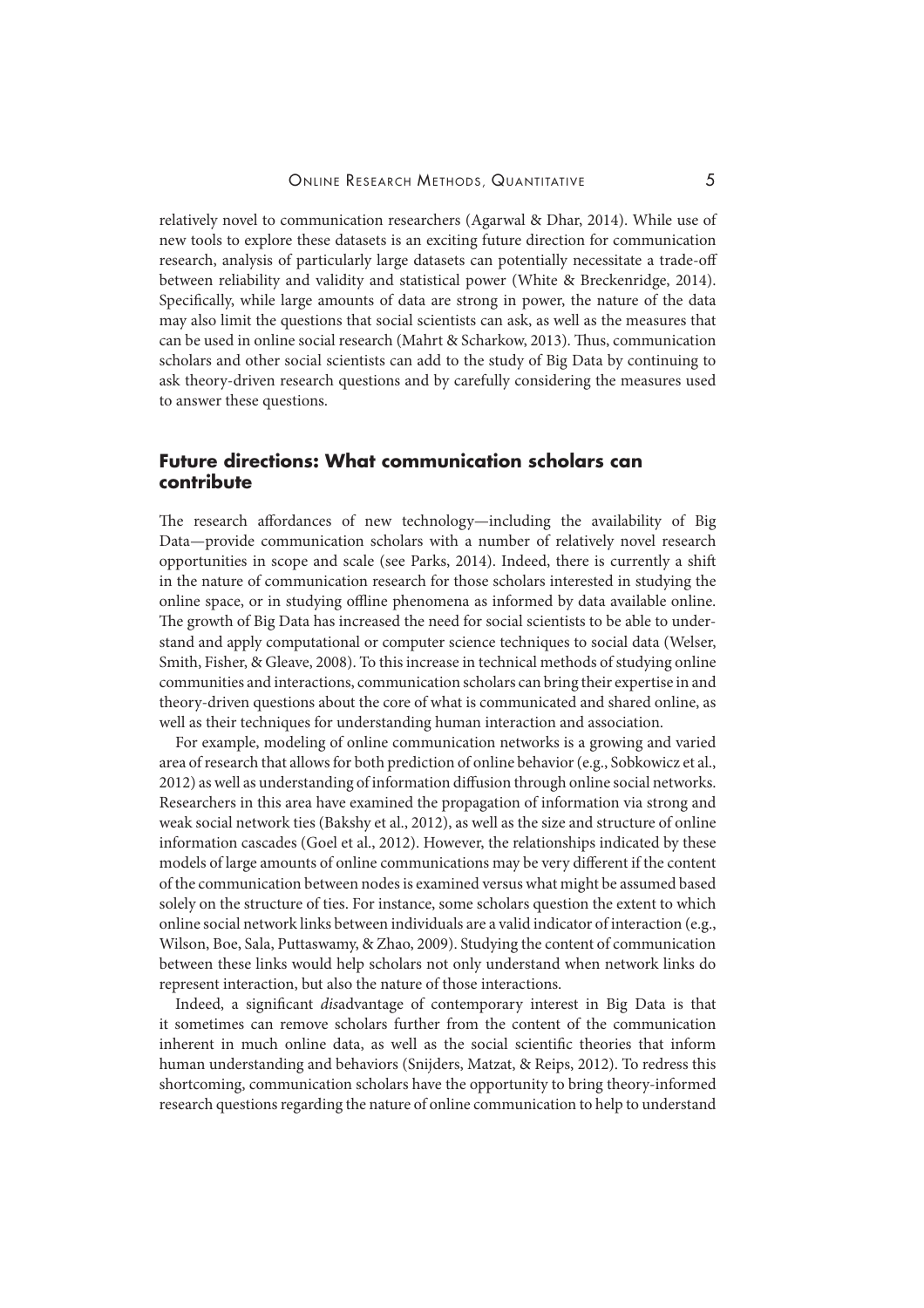patterns of online behavior and the large datasets that are currently drawing significant research interest across the increasingly allied disciplines of social, computer, and information science.

SEE ALSO: Big Data, Analysis of; Big Data, Collection of (Social Media, Harvesting); Online Research Methods, Qualitative; Quantitative Methodology; Sampling, Online; Social Network Analysis (Social Media); Survey Methods, Online; Unobtrusive Measures in Studying Social Media

#### **References**

- Agarwal, R., & Dhar, V. (2014). Big data, data science, and analytics: The opportunity and challenge for IS research. *Information Systems Research*, *25*(3), 443–448. doi:10.1287/ isre.2014.0546
- Bakshy, E., Rosenn, I., Marlow, C., & Adamic, L. (2012). The role of social networks in information diffusion. In *Proceedings of the 21st international conference on World Wide Web* (pp. 519–528). New York: ACM Press. doi:10.1145/2187836.2187907
- Berinsky, A. J., Huber, G. A., & Lenz, G. S. (2012). Evaluating online labor markets for experimental research: Amazon.com's Mechanical Turk. *Political Analysis*, *20*(3), 351–368. doi:10.1093/pan/mpr057
- Buchanan, E. A. (2013). Internet research ethics: Past, present, and future. In M. Consalvo & C. Ess (Eds.), *The handbook of Internet studies* (pp. 83–108). Chichester, UK: Wiley-Blackwell.
- Buhrmester, M., Kwang, T., & Gosling, S. D. (2011). Amazon's Mechanical Turk: A new source of inexpensive, yet high-quality, data? *Perspectives on Psychological Science*, *6*(1), 3–5. doi:10.1177/1745691610393980
- Eynon, R., Fry, J., & Schroeder, R. (2008). The ethics of Internet research. In N. Fielding, R. M. Lee, & G. Blank (Eds.), *The SAGE handbook of online research methods* (pp. 23–41). Thousand Oaks, CA: SAGE.
- Goel, S., Watts, D. J., & Goldstein, D. G. (2012). The structure of online diffusion networks. In *Proceedings of the 13th ACM conference on electronic commerce* (pp. 623–638). New York: ACM Press.
- Hargittai, E. (2015). Is bigger always better? Potential biases of big data derived from social network sites.*The ANNALS of the American Academy of Political and Social Science*, *659*(1), 63–76. doi:10.1177/0002716215570866
- Hughes, J. (2012). *SAGE Internet research methods*. Thousand Oaks, CA: SAGE.
- Lin, J. (2015). On building better mousetraps and understanding the human condition: Reflections on big data in the social sciences. *The ANNALS of the American Academy of Political and Social Science*, *659*(1), 33–47. doi:10.1177/0002716215569174
- Mahrt, M., & Scharkow, M. (2013). The value of big data in digital media research. *Journal of Broadcasting & Electronic Media*, *57*(1), 20–33. doi:10.1080/08838151.2012.761700
- Mazur, E. (2010). Collecting data from social networking web sites and blogs. In S. D. Gosling & J. A. Johnson (Eds.), *Advanced methods for conducting online behavioral research* (pp. 77–90). Washington, DC: American Psychological Association.
- McAfee, A., & Brynjolfsson, E. (2012). Big data: The management revolution. *Harvard Business Review*, *90*(10), 61–68. Retrieved from https://hbr.org/2012/10/big-data-the-managementrevolution (accessed March 8, 2017).
- Palomares, N. A., & Flanagin, A. J. (2005). The potential of electronic communication and information technologies as research tools: Promise and perils for the future of communication research. In P. J. Kalbfleisch (Ed.), *Communication yearbook* (pp. 147–185). Mahwah, NJ: Lawrence Erlbaum Associates.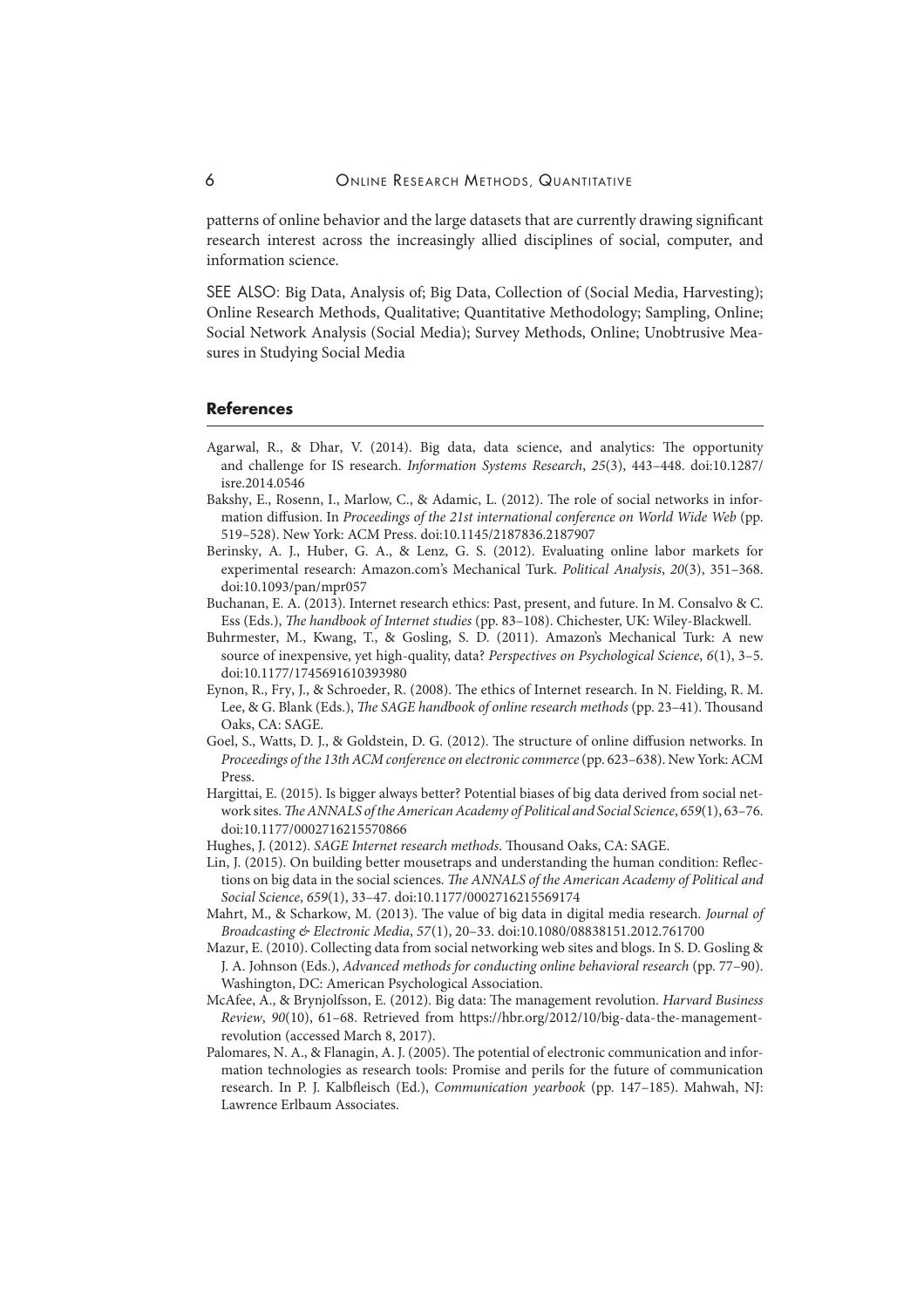- Parks, M. R. (2014). Big data in communication research: Its contents and discontents. *Journal of Communication*, *64*(2), 355–360. doi:10.1111/jcom.12090
- Ratkiewicz, J., Conover, M., Meiss, M., Gonçalves, B., Patil, S., Flammini, A., & Menczer, F. (2011). Truthy: Mapping the spread of astroturf in microblog streams. In *Proceedings of the 20th international conference companion on World Wide Web (WWW '11)* (pp. 249–252). doi:10.1145/1963192.1963301
- Reips, U. D. (2002). Standards for Internet-based experimenting. *Experimental Psychology*, *49*(4), 243–256. doi:10.1027//1618-3169.49.4.243
- Reips, U. D., & Krantz, J. H. (2010). Conducting true experiments on the web. In S. D. Gosling & J. A. Johnson (Eds.), *Advanced methods for conducting online behavioral research* (pp. 193–216). Washington, DC: American Psychological Association.
- Scherpenzeel, A. C., & Bethlehem, J. G. (2011). How representative are online panels? Problems of coverage and selection and possible solutions. In M. Das, P. Ester, & L. Kaczmirek (Eds.), *Social and behavioral research and the Internet: Advances in applied methods and research strategies* (pp. 105–132). New York: Routledge.
- Skitka, L. J., & Sargis, E. G. (2006). The Internet as psychological laboratory. *Annual Review of Psychology*, *57*, 529–555. doi:10.1146/annurev.psych.57.102904.190048
- Smyth, J. D., & Pearson, J. E. (2011). Internet survey methods: A review of strengths, weaknesses, and innovations. In M. Das, P. Ester, & L. Kaczmirek (Eds.), *Social and behavioral research and the Internet: Advances in applied methods and research strategies* (pp. 11–44). New York: Routledge.
- Snijders, C., Matzat, U., & Reips, U. D. (2012). Big data: Big gaps of knowledge in the field of Internet science. *International Journal of Internet Science*, *7*(1), 1–5.
- Sobkowicz, P., Kaschesky, M., & Bouchard, G. (2012). Opinion mining in social media: Modeling, simulating, and forecasting political opinions in the web. *Government Information Quarterly*, *29*(4), 470–479. doi:10.1016/j.giq.2012.06.005
- Stringhini, G., Kruegel, C., & Vigna, G. (2010). Detecting spammers on social networks. *Annual Computer Security Applications Conference (ACSAC)*. doi:10.1145/1920261.1920263
- Tuten, T. L. (2010). Conducting online surveys. In S. D. Gosling & J. A. Johnson (Eds.), *Advanced methods for conducting online behavioral research* (pp. 179–192). Washington, DC: American Psychological Association.
- Wang, G., Wang, B., Wang, T., Nika, A., Zheng, H., & Zhao, B. Y. (2014). Whispers in the dark: Analysis of an anonymous social network categories and subject descriptors. In *Proceedings of IMC '14*. New York: ACM Press. doi:10.1145/2663716.2663728
- Welser, H. T., Smith, M., Fisher, D., & Gleave, E. (2008). Distilling digital traces: Computational social science approaches to studying the Internet. In N. Fielding, R. M. Lee, & G. Blank (Eds.), *The SAGE handbook of online research methods* (pp. 116–140). Thousand Oaks, CA: SAGE.
- Wilson, C., Boe, B., Sala, A., Puttaswamy, K. P. N., & Zhao, B. Y. (2009). User interactions in social networks and their implications. In *Proceedings of EuroSys '09*. New York: ACM Press. doi:10.1145/1519065.1519089
- White, P., & Breckenridge, R. S. (2014). Trade-offs, limitations, and promises of big data in social science research. *Review of Policy Research*, *31*(4), 331–338. doi:10.1111/ropr.12078

#### **Further reading**

- Karpf, D. (2012). Social science research methods in Internet time. *Information, Communication & Society*, *15*(5), 639–661. doi:0.1080/1369118X.2012.665468
- Keusch, F. (2012). How to increase response rates in list-based web survey samples. *Social Science Computer Review*, *30*(3), 380–388. doi:10.1177/0894439311409709